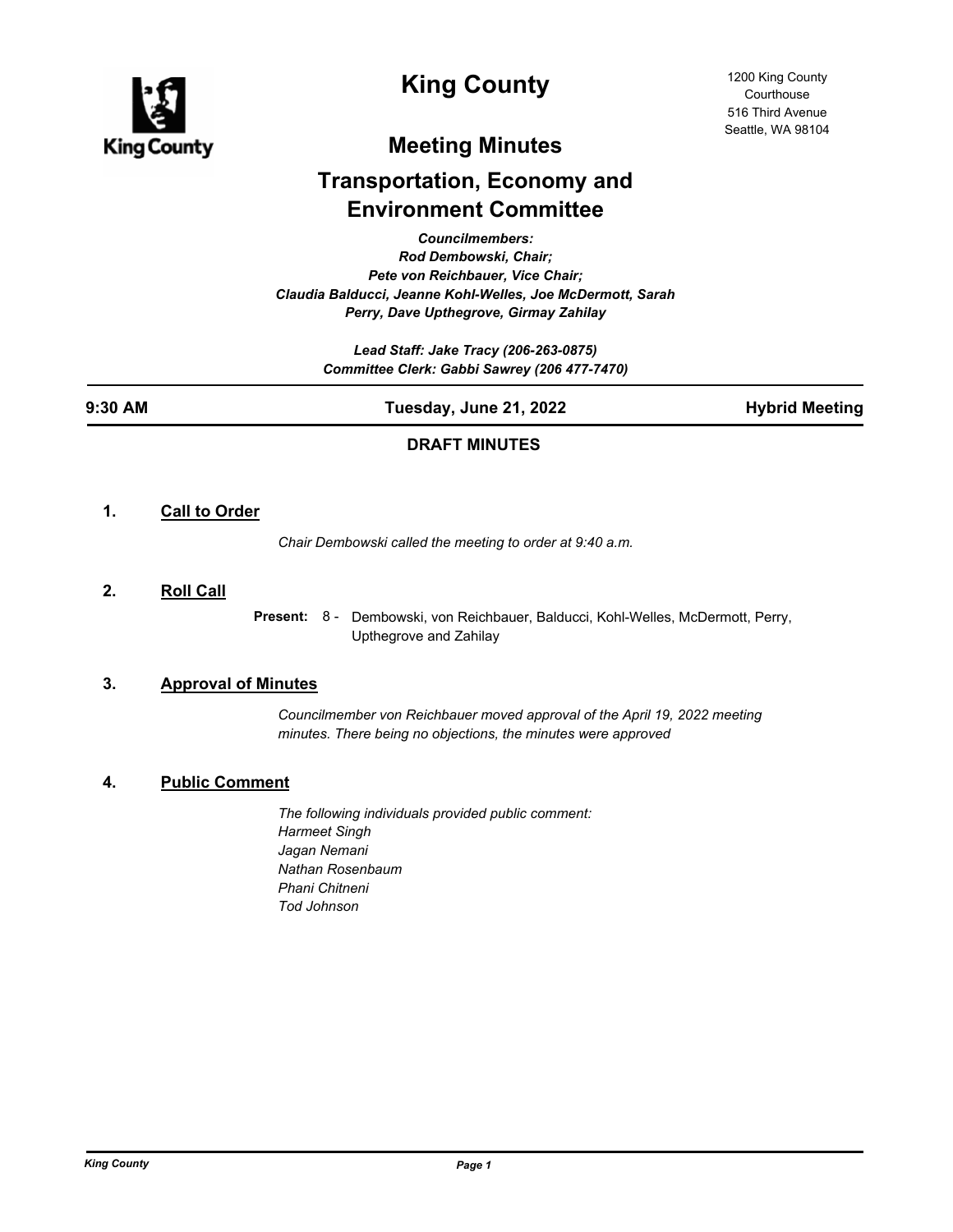# **Consent**

### 5. Public Benefit Rating System

**A motion was made by Councilmember von Reichbauer that these applications for the public benefit rating system be approved. The motion carried.**

#### **6. [Proposed Motion No. 2022-0188](http://kingcounty.legistar.com/gateway.aspx?m=l&id=/matter.aspx?key=23106)**

A MOTION confirming the executive's appointment of Loy Anne Leiblie, who resides in council district seven, to the King County Lake Geneva management district advisory board.

#### **A motion was made by Councilmember von Reichbauer that this Motion be Recommended Do Pass Consent. The motion carried by the following vote:**

#### **7. [Proposed Motion No. 2022-0167](http://kingcounty.legistar.com/gateway.aspx?m=l&id=/matter.aspx?key=23052)**

A MOTION approving a memorandum of understanding to restructure the Eastrail regional advisory council.

#### **A motion was made by Councilmember von Reichbauer that this Motion be Recommended Do Pass Consent. The motion carried by the following vote:**

Yes: 8 - Dembowski, von Reichbauer, Balducci, Kohl-Welles, McDermott, Perry, Upthegrove and Zahilay

#### **8. [Proposed Motion No. 2022-0158](http://kingcounty.legistar.com/gateway.aspx?m=l&id=/matter.aspx?key=23029)**

A MOTION acknowledging receipt of the Future of Metro Transit Department's Fare Collection System report as required by Ordinance 19210, Section 113, Proviso P4.

#### **A motion was made by Councilmember von Reichbauer that this Motion be Recommended Do Pass Consent. The motion carried by the following vote:**

Yes: 8 - Dembowski, von Reichbauer, Balducci, Kohl-Welles, McDermott, Perry, Upthegrove and Zahilay

Yes: 8 - Dembowski, von Reichbauer, Balducci, Kohl-Welles, McDermott, Perry, Upthegrove and Zahilay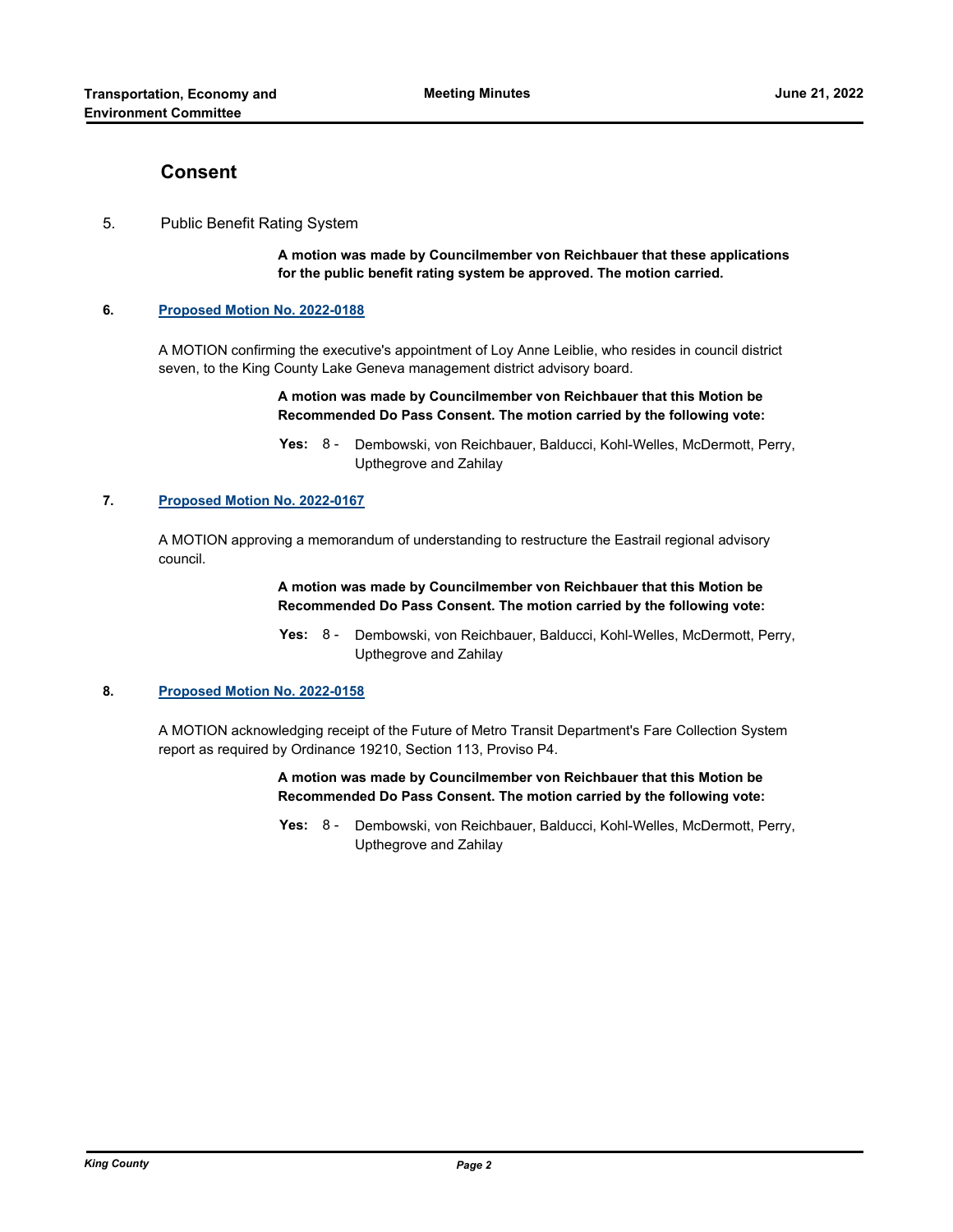#### **9. [Proposed Motion No. 2022-0160](http://kingcounty.legistar.com/gateway.aspx?m=l&id=/matter.aspx?key=23037)**

A MOTION acknowledging receipt of a RapidRide restart report, in response to the 2021-2022 Biennial Budget Ordinance, Ordinance 19210, Section 113, Proviso P1, as amended by Ordinance 19364.

> **A motion was made by Councilmember von Reichbauer that this Motion be Recommended Do Pass Consent. The motion carried by the following vote:**

**Yes:** Dembowski, von Reichbauer, Balducci, Kohl-Welles, McDermott, Perry, Upthegrove and Zahilay Yes:  $8 -$ 

# **Briefing**

#### **10. [Briefing No. 2022-B0080](http://kingcounty.legistar.com/gateway.aspx?m=l&id=/matter.aspx?key=23190)**

Cricket Briefing

*Warren Jimenez, Parks Division Director, Department of Natural Resources and Parks, briefed the committee via a PowerPoint presentation and answered questions from the members.*

**This matter was Presented**

# **Discussion and Possible Action**

#### **11. [Proposed Motion No. 2022-0229](http://kingcounty.legistar.com/gateway.aspx?m=l&id=/matter.aspx?key=23184)**

A MOTION requesting the executive develop an implementation plan to establish a personal locator beacon lending program.

> *Andrew Kim, Council staff, briefed the committee and answered questions from the members. Warren Jimenez, Parks Division Director, Department of Natural Resources and Parks, and Sergeant - Air Support Unit, King County Sheriff's Office, also addressed the committee.*

*Councilmembers Kohl-Welles and von Reichbaier asked to be added as a co-sponsors to this item.*

*Councilmember von Reichbauer moved amendment 1. Amendment 1 was adopted.*

**A motion was made by Councilmember von Reichbauer that this Motion be Recommended Do Pass Substitute Consent. The motion carried by the following vote:**

Yes: 8 - Dembowski, von Reichbauer, Balducci, Kohl-Welles, McDermott, Perry, Upthegrove and Zahilay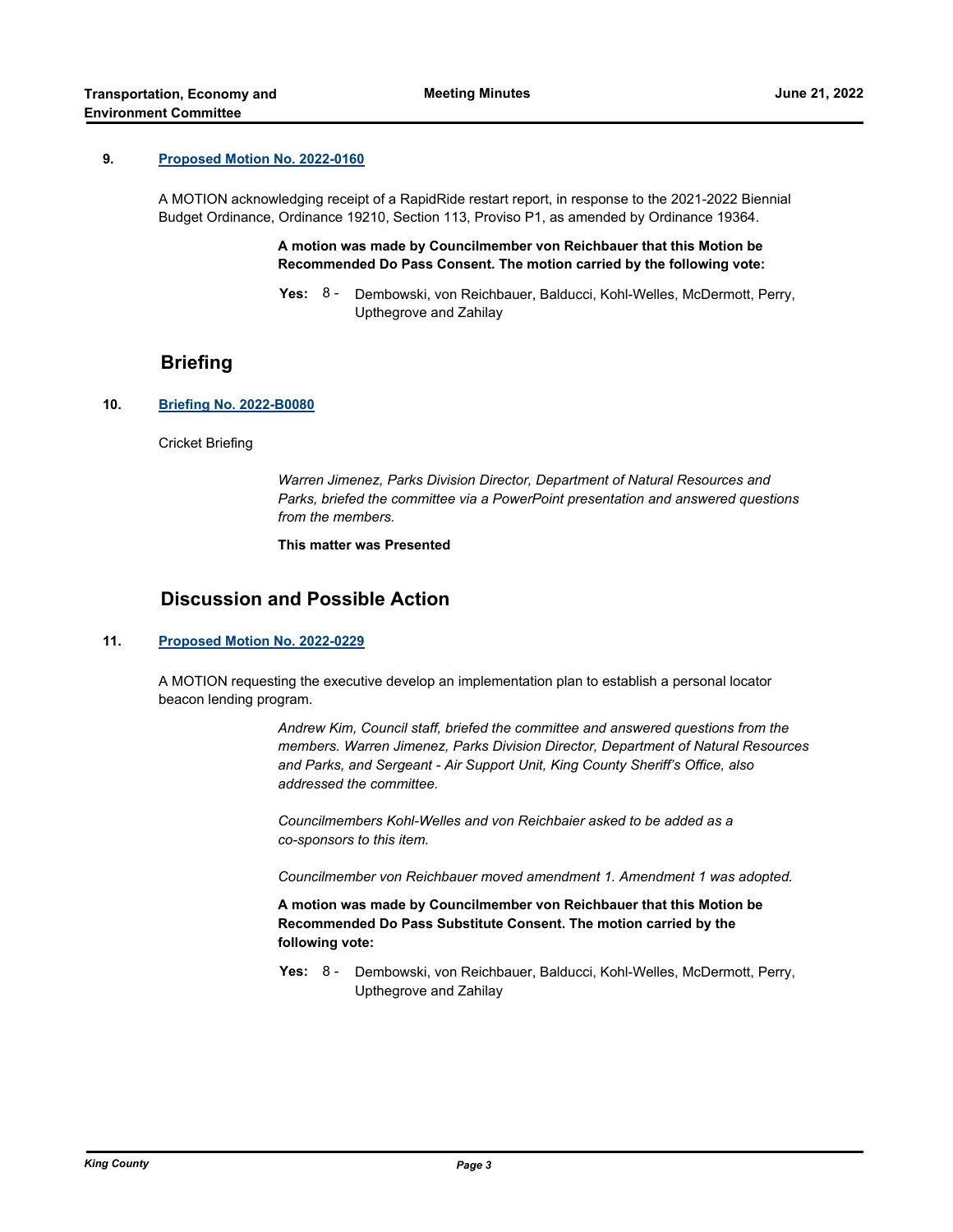### **12. [Proposed Motion No. 2022-0177](http://kingcounty.legistar.com/gateway.aspx?m=l&id=/matter.aspx?key=23092)**

A MOTION relating to public transportation, accepting the Metro Connects implementation report.

*Mary Bourguignon, Council staff, briefed the committee and answered questions from the members.* 

*Councilmember Balducci moved amendment 1. Amendment 1 was adopted.*

**A motion was made by Councilmember Balducci that this Motion be Recommended Do Pass Substitute Consent. The motion carried by the following vote:**

Yes: 8 - Dembowski, von Reichbauer, Balducci, Kohl-Welles, McDermott, Perry, Upthegrove and Zahilay

#### **13. [Proposed Substitute Ordinance No. 2022-0163.2](http://kingcounty.legistar.com/gateway.aspx?m=l&id=/matter.aspx?key=23048)**

AN ORDINANCE relating to the construction of Northshore Athletic Fields Phase 2 in accordance with the thirty-year use agreement with Northshore Athletic Fields authorized by ordinance 17739, authorizing the King County executive to amend the use agreement to jointly approve construction of Phase 2 and award a \$423,000 Community Partnerships Grant to Northshore Athletic Fields.

> *Jake Tracy, Council staff, briefed the committee and answered questions from the members.*

*Councilmember von Reichbauer moved amendment 1. Amendment 1 was adopted.* 

*This matter was expedited to the June 28, 2022 Council agenda.*

**A motion was made by Councilmember von Reichbauer that this Ordinance be Recommended Do Pass Substitute Consent. The motion carried by the following vote:**

**Yes:** Dembowski, von Reichbauer, Balducci, Kohl-Welles, McDermott, Perry, Upthegrove and Zahilay Yes:  $8 -$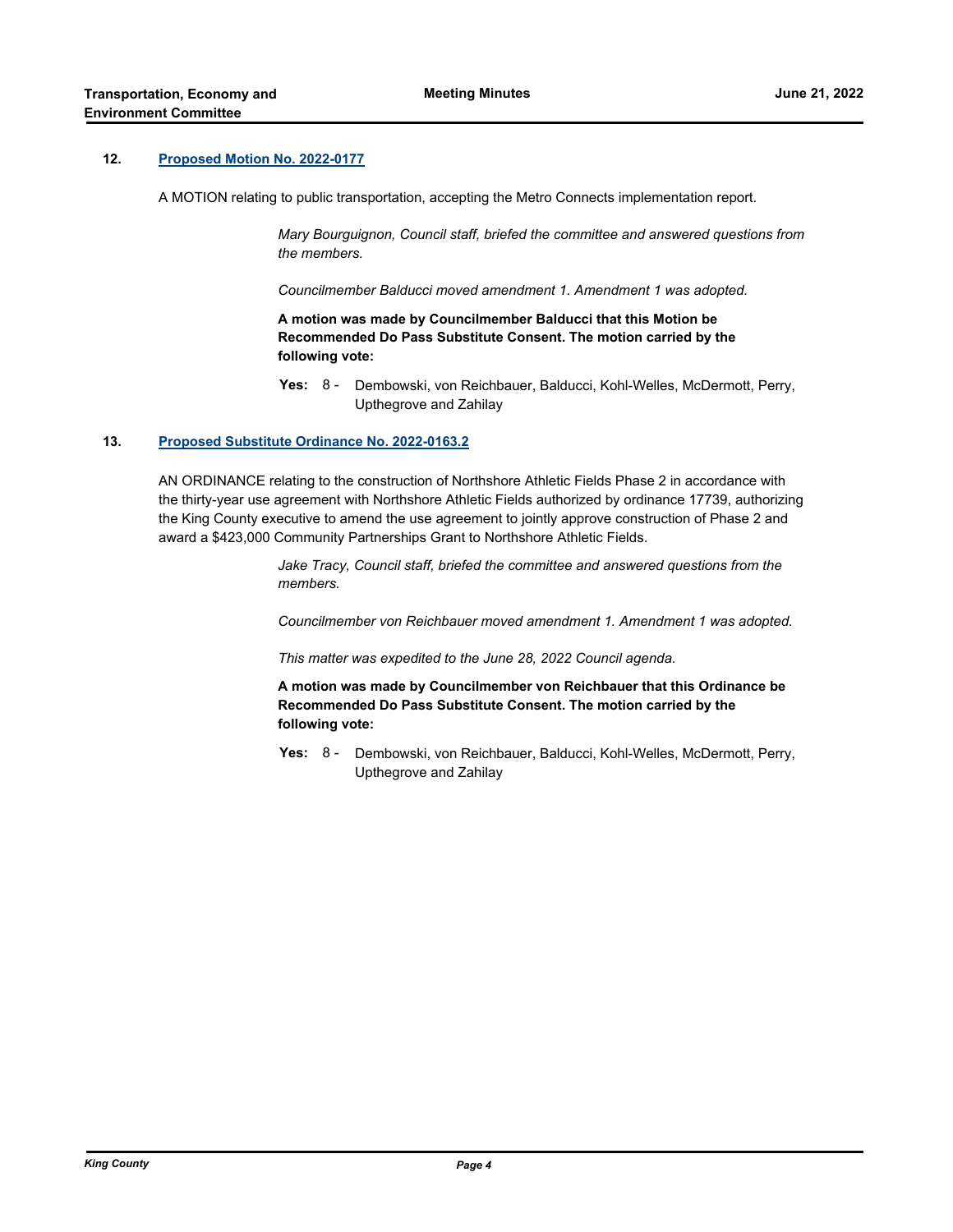#### **14. [Proposed Ordinance No. 2022-0165](http://kingcounty.legistar.com/gateway.aspx?m=l&id=/matter.aspx?key=23050)**

AN ORDINANCE authorizing the King County executive to sign an aquatic land easement between the state of Washington, acting through the department of natural resources and parks, and King County department of natural resources and parks, a governmental agency, regarding the construction, operation and maintenance of the Foothills Trail.

> *Jake Tracy, Council staff, briefed the committee. Jason Rich, Capital Projects Managing Supervisor, Parks Division of the Department of Natural Resources and Parks, also addressed the committee and answered questions from the members.*

*Councilmember von Reichbauer moved amendment 1. The amendment was adopted. Councilember von Reichbauer moved title amendment T1. The amendment was adopted.* 

*This matter was expedited to the June 28, 2022 Council agenda.*

**A motion was made by Councilmember von Reichbauer that this Ordinance be Recommended Do Pass Substitute Consent. The motion carried by the following vote:**

**Yes:** Dembowski, von Reichbauer, Balducci, Kohl-Welles, McDermott, Perry, Upthegrove and Zahilay Yes:  $8 -$ 

#### **15. [Proposed Ordinance No. 2022-0166](http://kingcounty.legistar.com/gateway.aspx?m=l&id=/matter.aspx?key=23051)**

AN ORDINANCE authorizing the King County executive to sign an interlocal agreement between King County, a political subdivision of the state of Washington, and the city of Buckley, a municipal corporation in the state of Washington, regarding the construction, operation and maintenance of the Foothills Trail that is within the city.

> *Jake Tracy, Council staff, briefed the committee. Jason Rich, Capital Projects Managing Supervisor, Parks Division of the Department of Natural Resources and Parks, also addressed the committee and answered questions from the members.*

*Councilmember von Reichbauer moved amendment 1. The amendment was adopted. Councilember von Reichbauer moved title amendment T1. The amendment was adopted.* 

*This matter was expedited to the June 28, 2022 Council agenda.*

**A motion was made by Councilmember von Reichbauer that this Ordinance be Recommended Do Pass Substitute Consent. The motion carried by the following vote:**

**Yes:** Dembowski, von Reichbauer, Balducci, Kohl-Welles, McDermott, Perry, Upthegrove and Zahilay Yes:  $8 -$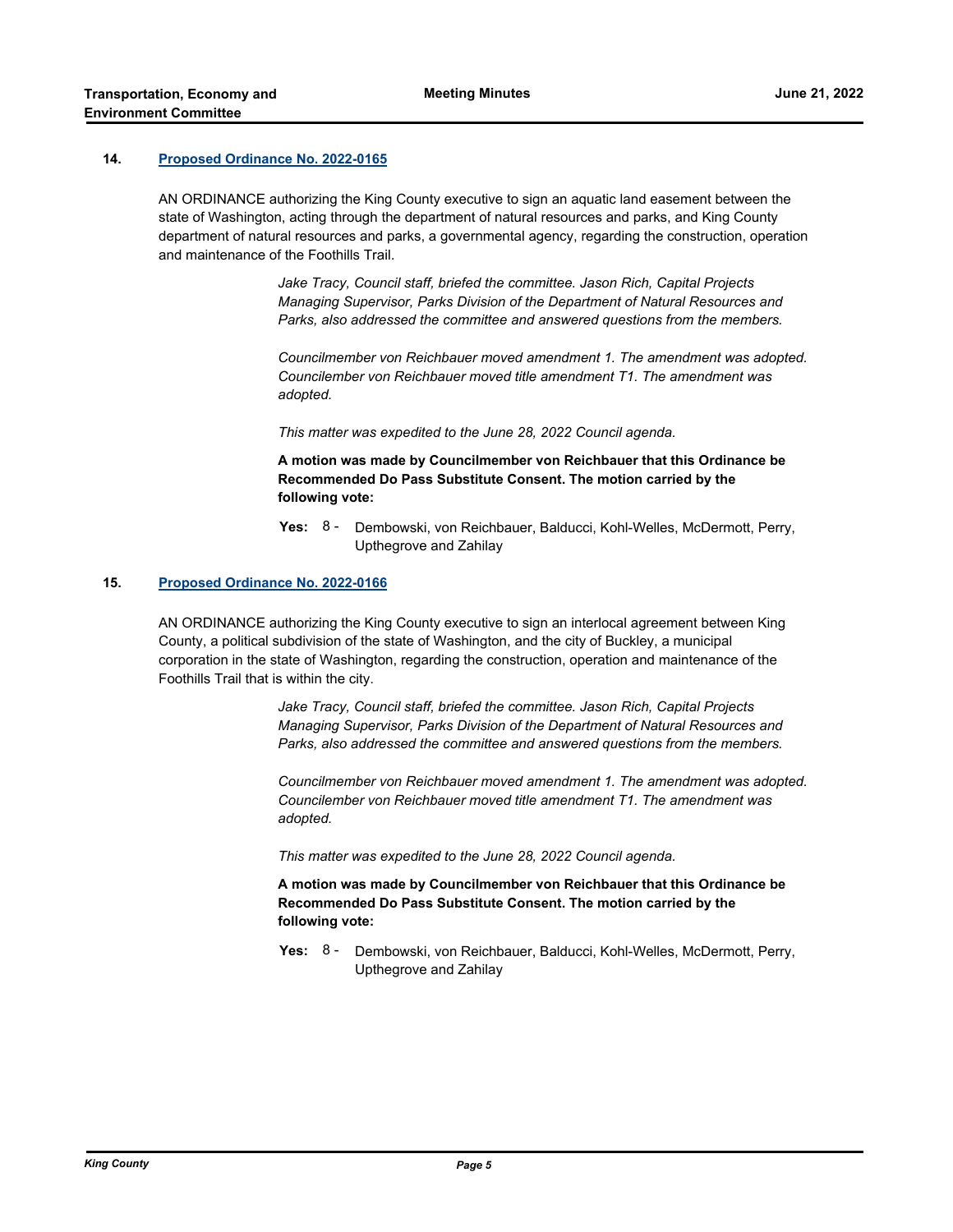#### **16. [Proposed Ordinance No. 2022-0224](http://kingcounty.legistar.com/gateway.aspx?m=l&id=/matter.aspx?key=23178)**

AN ORDINANCE authorizing the King County executive to sign an interagency agreement between King County, a political subdivision of the state of Washington, and the city of Kirkland, a municipal corporation in the state of Washington, regarding the design, construction, operation and maintenance of a new crossing over the Eastrail Corridor.

*Terra Rose, Council staff, briefed the committee.* 

*Councilmember Balducci moved amendment 1. The amendment was adopted.* 

*This matter was expedited to the June 28, 2022 Council agenda.*

**A motion was made by Councilmember Balducci that this Ordinance be Recommended Do Pass Substitute Consent. The motion carried by the following vote:**

Yes: 8 - Dembowski, von Reichbauer, Balducci, Kohl-Welles, McDermott, Perry, Upthegrove and Zahilay

#### **17. [Proposed Ordinance No. 2021-0451](http://kingcounty.legistar.com/gateway.aspx?m=l&id=/matter.aspx?key=22687)**

AN ORDINANCE modifying the public benefit rating system for open space and the agricultural current use assessment provisions; amending Ordinance 4461, Section 1, as amended, and K.C.C. 20.22.060, Ordinance 1076, Section 1 as amended, and K.C.C. 20.36.010, Ordinance 15137, Section 1, as amended, and K.C.C. 20.36.015, Ordinance 1076, Section 2, as amended, and K.C.C. 20.36.020, Ordinance 1076, Section 3, as amended, and K.C.C. 20.36.030, Ordinance 1076, Section 4, as amended, and K.C.C. 20.36.040, Ordinance 1076, Section 5, as amended, and K.C.C. 20.36.050, Ordinance 1076, Section 7, as amended, and K.C.C. 20.36.060, Ordinance 4462, Section 8, as amended, and K.C.C. 20.36.080, Ordinance 1886, Section 10, as amended, and K.C.C. 20.36.090, Ordinance 10511, Section 7, as amended, and K.C.C. 20.36.100, Ordinance 1886, Section 11, as amended, and K.C.C. 20.36.120, Ordinance 1886, Section 12, as amended, and K.C.C. 20.36.130, Ordinance 10511, Section 6, and K.C.C. 20.36.160, Ordinance 10511, Section 9, and K.C.C. 20.36.180 and Ordinance 15137, Section 10, as amended, and K.C.C. 20.36.190 and repealing Ordinance 4462, Section 7, as amended, and K.C.C. 20.36.070 and Ordinance 10511, Section 8, as amended, and K.C.C. 20.36.170.

> *Andy Micklow, Council staff, briefed the committee. Bill Bernstein, PBRS and Timberland Coordinator, Department of Natural Resources and Parks, also addressed the committee and answered questions from the members.*

*Councilmember Kohl-Welles moved amendment striking amendment S1. The amendment was adopted.*

**A motion was made by Councilmember Kohl-Welles that this Ordinance be Recommended Do Pass Substitute. The motion carried by the following vote:**

**Yes:** Dembowski, von Reichbauer, Balducci, Kohl-Welles, McDermott, Perry, Upthegrove and Zahilay Yes:  $8 -$